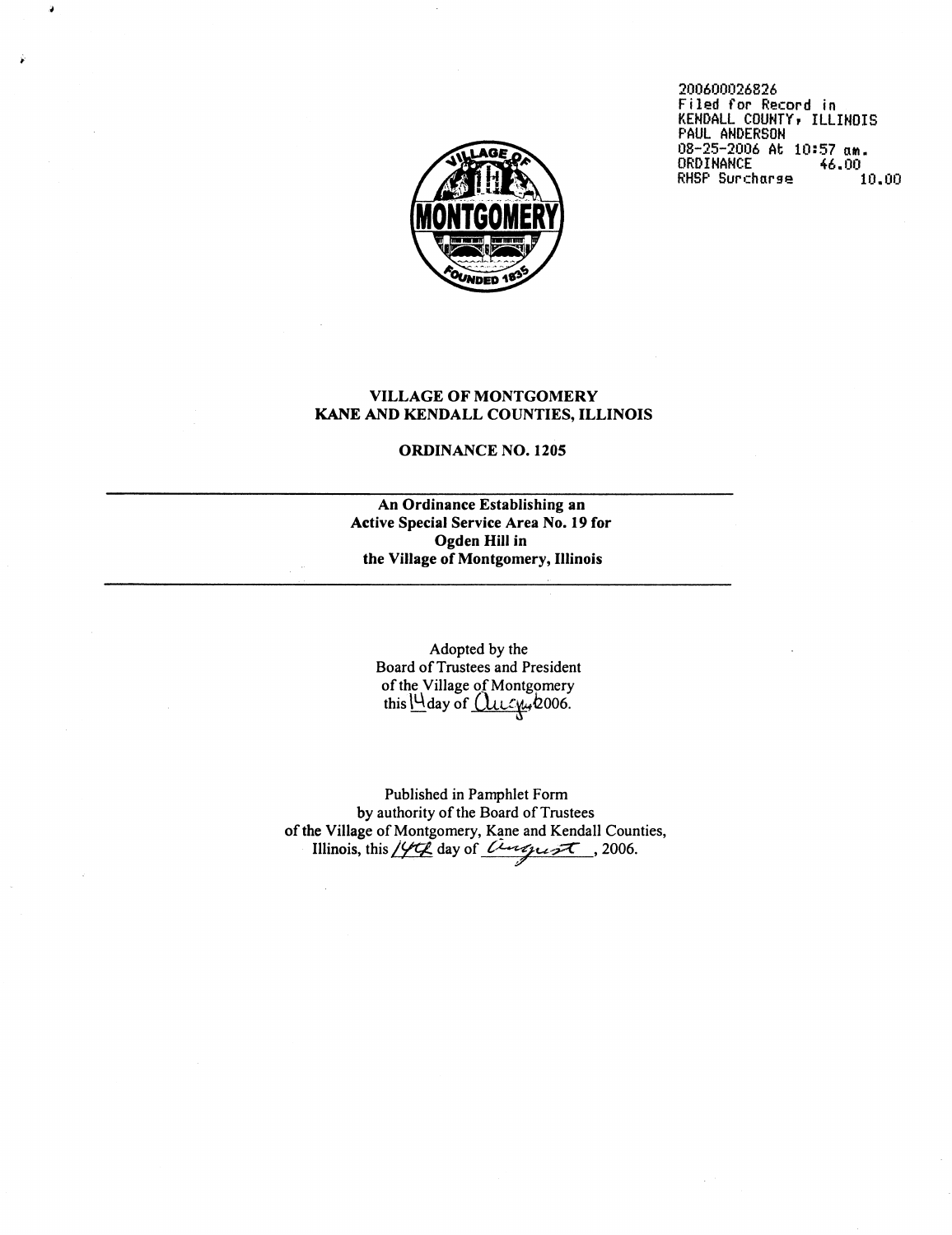

2006K092535



2006K092535

SANDY WEGHAN RECORDER - KANE COUNTY, IL

RECORDED:08/23/2006 10:40<br>REC FEE: 31.00 RHSPS FEE:<br>PAGES: 10 10:40AM

### **VILLAGE OF MONTGOMERY** KANE AND KENDALL COUNTIES, ILLINOIS

**ORDINANCE NO. 1205** 

An Ordinance Establishing an Active Special Service Area No. 19 for Ogden Hill in the Village of Montgomery, Illinois

Adopted by the Board of Trustees and President of the Village of Montgomery this  $14$  day of  $\mu_{\mu}$ , 2006.

Published in Pamphlet Form by authority of the Board of Trustees of the Village of Montgomery, Kane and Kendall Counties, Illinois, this  $/44$  day of *fugurat*, 2006.

PREPARED BY:<br>DEAN FREIDERS ATT:<br>2111 W. Rund ST.<br>AUPORA, IL: 60506

 $MALCO$ VILLAGE OF MONTOON  $\mu$  c N T G OMERY, IL.

SEYSW 35/38/8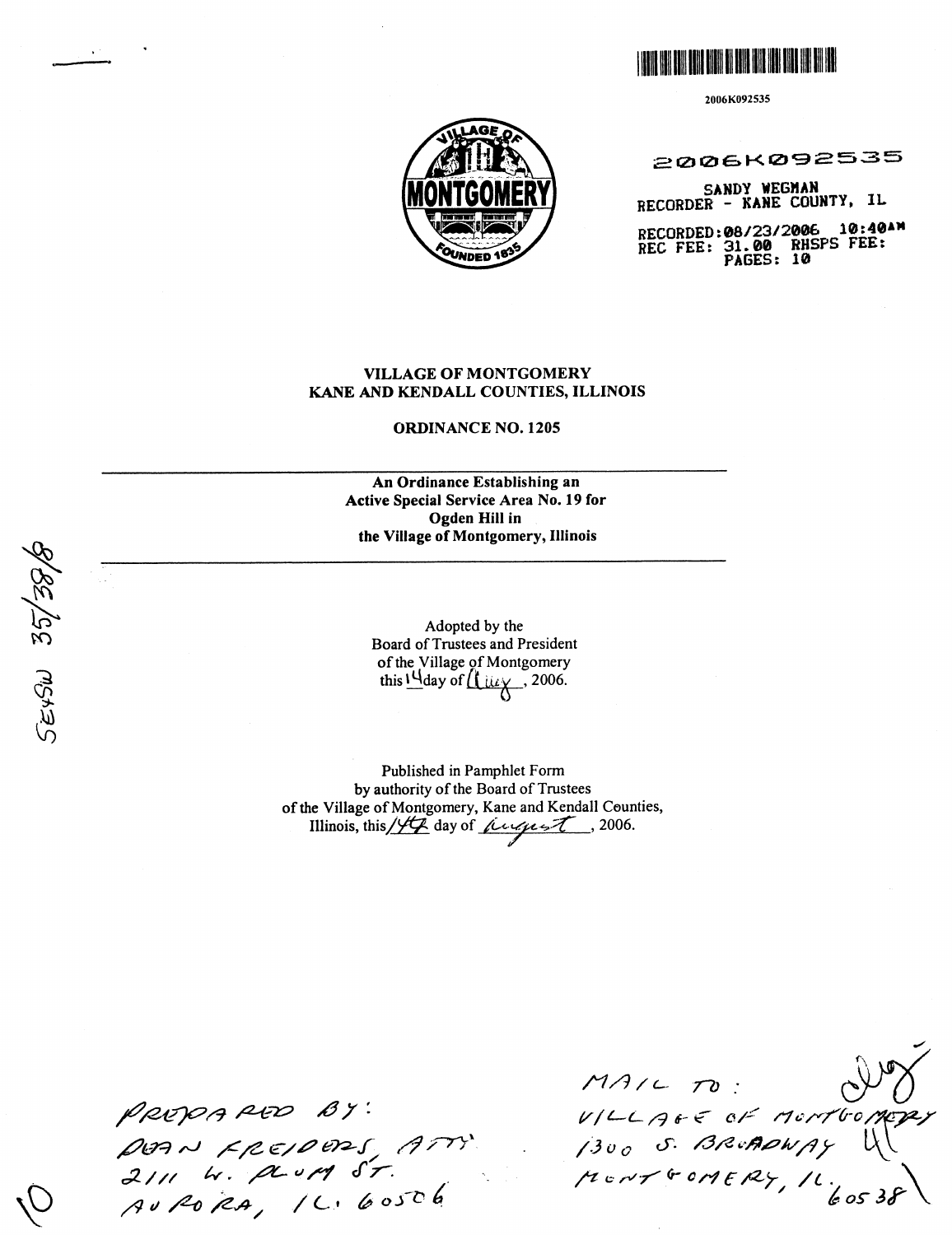### **ORDINANCE NO. 1205**

### **AN ORDINANCE ESTABLISHING AN ACTIVE SPECIAL SERVICE AREA NO. 19 FOR OGDEN HILL IN THE VILLAGE OF MONTGOMERY, ILLINOIS**

**BE IT ORDAINED** by the President and Board of Trustees of the Village of Montgomery, Kane and Kendall Counties, Illinois, as follows;

**WHEREAS,** the Village of Montgomery is not a home rule municipality within Article VII, Section 6A of the Illinois Constitution and, pursuant to the powers granted to it under 65 ILCS 5/1-1 *et seq.;* and,

**WHEREAS,** pursuant to the provisions of the 1970 Constitution of the State of Illinois (the "Constitution"), the Village of Montgomery, Kane and Kendall Counties, Illinois (the "Village"), is authorized to create special service areas in and for the Village; and

**WHEREAS,** special service areas are established by non-home rule units pursuant to Section 7(6) of Article VII of the Constitution, which provides that-

[M]unicipalities...which are not home rule units shall have...powers...to levy or impose additional taxes upon areas within their boundaries in the manner provided by law for the provision of special services to those areas and for the payment of debt incurred in order to provide those special services;

and are established "in the manner provided by law" pursuant to the provisions of "AN ACT to provide the manner of levying or imposing taxes for the provision of special services to areas within the boundaries of home rule units and non-home rule municipalities and counties," approved September 21, 1973, as amended, and pursuant to the Revenue Act of 1939 of the State of Illinois, as amended; and

**WHEREAS,** it is in the public interest that the area hereinafter described as a special service area for the purposes set forth herein and to be designated as the Ogden Hill Active Special Service Area No. 19., of the Village (the "Area"), be established; and

**WHEREAS,** the Area is compact and contiguous, totally within the corporate limits of the Village; and

**WHEREAS,** the Area will benefit specially from the municipal services to be provided by the Village (the "Services"), and the Services are unique and in addition to the services provided to the Village as a whole, and it is, therefore, in the best interests of the Village that the establishment of the area be considered; and

**WHEREAS,** it is in the public interest that the levy of a direct annual *ad valorem* tax upon all taxable property within the Area be considered for the purpose of paying the cost of providing the Services; and

**WHEREAS,** the revenue from such tax shall be used solely and only for Services for which the Village is authorized under the provisions of the Illinois Municipal Code, as amended, to levy taxes or special assessments or to appropriate the funds of the Village, all of the Services to be in and for the Area and all of the necessary construction and maintenance to be on property now owned or to be acquired by the Village, or property in which the Village will obtain an interest sufficient for the provision of the services; and

WHEREAS, a public hearing was held at 7:00 p.m., on the 10<sup>th</sup> day of July, 2006, at 10 Civic Center Avenue, Montgomery, Illinois in the Meeting Room of the Village Police Department for the Village of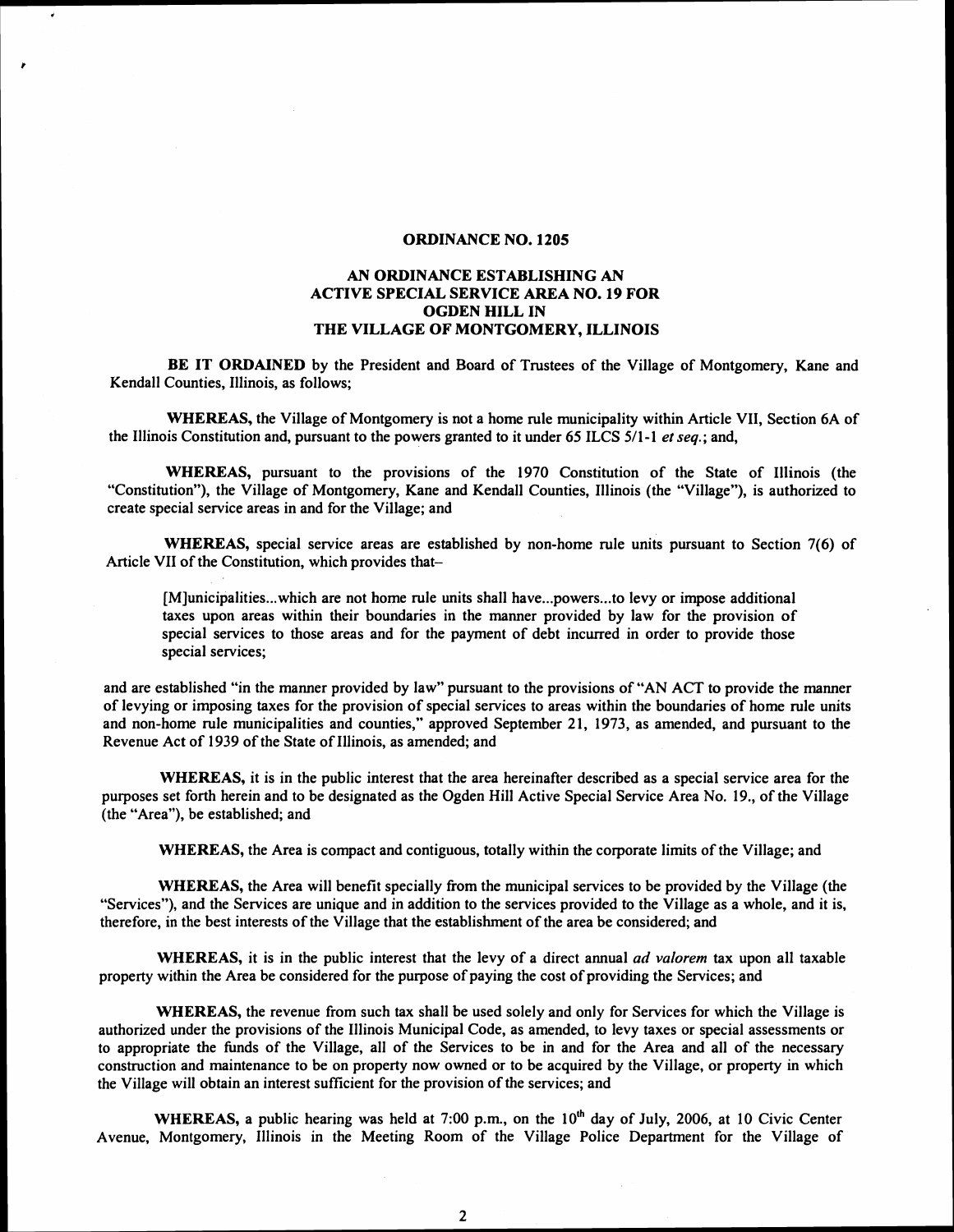Montgomery, Kane and Kendall Counties, Illinois (the "Hearing"), to consider the establishment of the Area for the purpose of providing the Services and the levy of an additional direct annual *ad valorem* tax for the purpose of paying the cost thereof, all as described in the Notice of Public Hearing attached hereto as Exhibit "B" (the "Notice"); and

**WHEREAS,** the Notice has been given by publication and mailing. Notice by publication was given by publication on a date, such date being not less than 15 days prior to the Hearing, in a newspaper of general circulation within the Village, there being no newspaper published therein. Notice by mailing was given by depositing the Notice in the United States Mail addressed to the person or persons in whose name the general taxes for the last preceding year were paid on each lot, block, tract, or parcel of land lying within the Area. The Notice was mailed not less than 10 days prior to the time set for the Hearing. In the event taxes for the last preceding year not paid, the Notice was sent to the person last listed on the tax rolls prior to that year as the owner of said property.

**NOW, THEREFORE, BE IT ORDAINED** by the President and Board of Trustees of the Village of Montgomery, Kane and Kendall Counties, Illinois, as follows:

#### **SECTION ONE: INCORPORATION OF PREAMBLES**

The preambles of this ordinance are hereby incorporated into this text as if set out herein in full.

### **SECTION TWO: ESTABLISHMENT OF SSA**

- (a) That it is in the public interest that the territory hereinafter described in the Notice referred to in Section One hereof be established as Special Service Area No. 19 for the purposes set forth herein. An accurate map of said territory is attached hereto as Exhibit "A-1 ".
- (b) That said Area is compact and contiguous.
- (c) That said Area is zoned for commercial purposes and will benefit specially from the municipal services which may be provided and that said proposed municipal services are unique and in addition to municipal services provided by the Village of Montgomery as a whole; and it is, therefore, in the best interest of said Area and the Village of Montgomery as a whole that special taxes be levied against said Area for the services to be provided.
- (d) That the Village of Montgomery Special Service Area No. 19 be and is hereby established for and with regard to the aforesaid territory.

#### **SECTION THREE: PURPOSE OF SSA AND MAXIMUM LEVY**

The purpose of the formation of Special Service Area No. 19 in general is to authorize the maintenance, repair and replacement of storm water detention basins, storm sewers and related areas and appurtenances, landscape buffers, maintenance, common areas, subdivision monumentation, private roads, signage and any common areas of the Area of the Subdivision in the Special Service Area, as well as to authorize the implementation and continuation of a mosquito abatement program in the Special Service Area all in accordance with the final engineering plan and final plat of subdivision for the Area, and the proposed municipal services are unique and are in addition to the improvements provided and/or maintained by the Village generally.

Annual taxes shall be assessed and levied for said special municipal services in said Area, on property in said Area in addition to all other municipal taxes; provided that the special annual tax shall be levied upon the equalized assessed value of the property in said Area in an amount not to exceed annual rate of one-hundred and ten one-hundredths percent (1.1%, being 110¢ per \$100) of the equalized assessed valuation thereof. This tax shall be levied for an indefinite period of time commencing during and in the years subsequent to the date of this Ordinance, as hereinafter provided. Said taxes shall be in addition to all other taxes provided by law and shall be levied pursuant to the provisions of the Property Tax Code. The Village may annually levy hereunder up to the maximum rate specified herein for the cost for the said services, as said services become necessary and are provided for.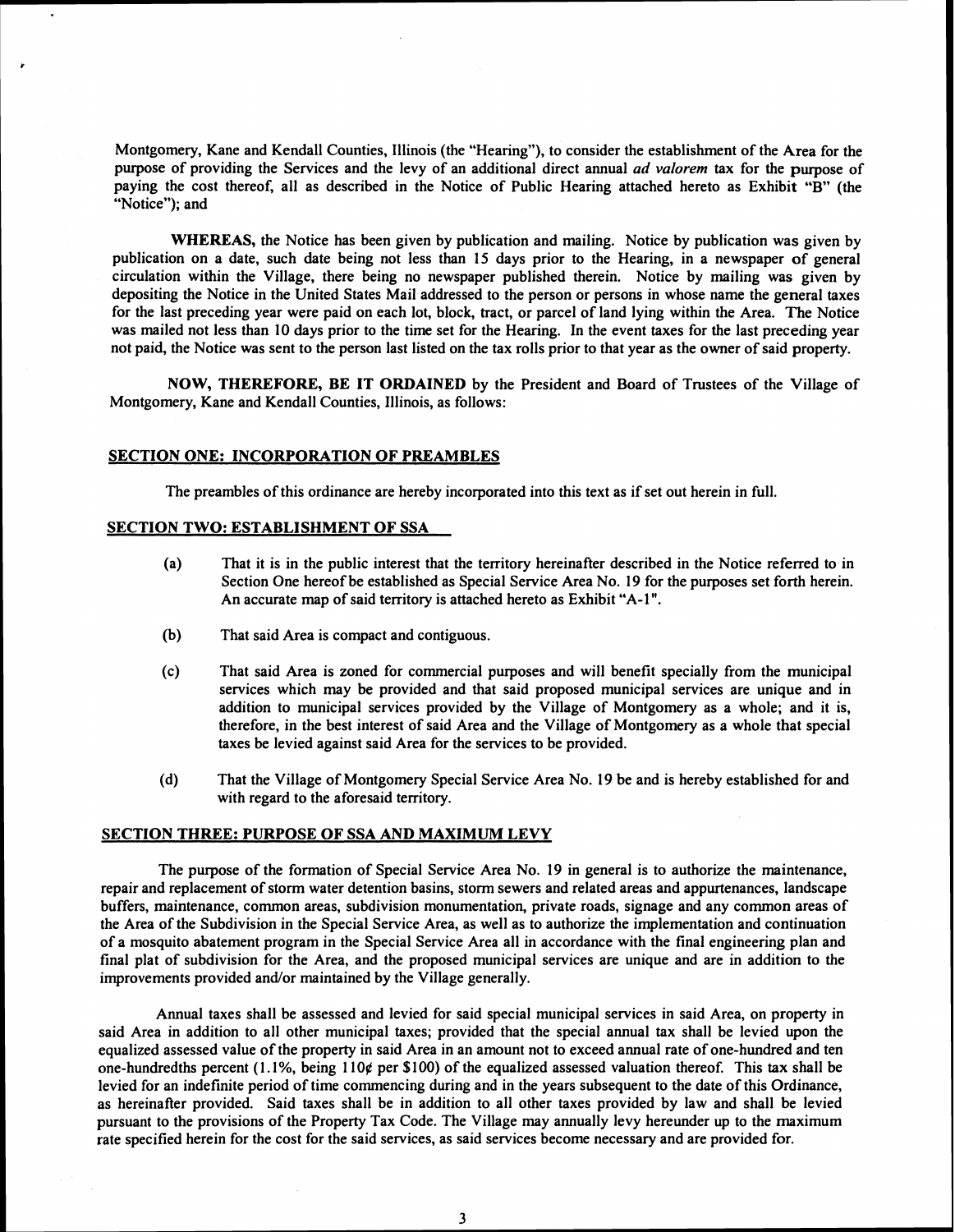### **SECTION FOUR:**

Á

That this ordinance shall be in fill force and effect, and shall be controlling, upon its passage and approval.

## **SECTION FIVE:**

That all ordinances or parts of ordinances thereof in conflict therewith are hereby repealed to the extent of any such conflict.

### **SECTION SIX:**

That any section or provision of this ordinance that is construed to be invalid or void shall not affect the remaining sections or provisions which shall remain in full force and effect thereafter.

**PASSED AND APPROVED** by the President and Board of Trustees of the Village of Montgomery, Kane and Kendall Counties, Illinois, on the  $/\sqrt{r}$  day of *Quegust*, 2006.

**u'** 

 $\overline{\mathbf{r}}$ 

Marilyn Michelini, President of the Board of Trustees of the Village of Montgomery

**ATTES**  $\theta$ ?a) Barbara Argo, Clerk of the Village of Montgomery



|  | UOTE CI |
|--|---------|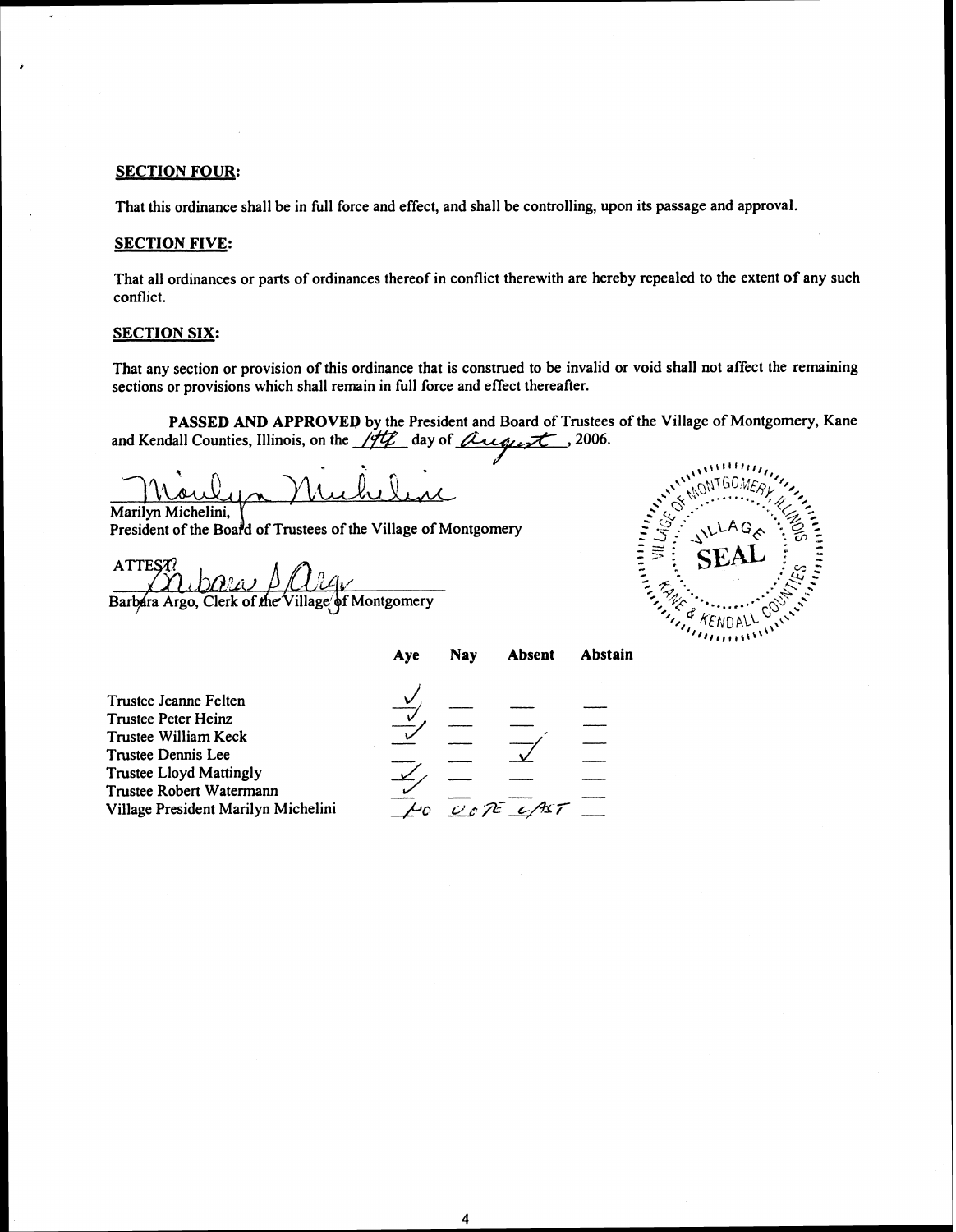### EXHIBIT A SSA **19**  OGDEN HILL ACTIVE SSA LEGAL DESCRIPTION

THAT PART OF SECTION **2,** TOWNSHIP **37** NORTH, RANGE **8** EAST OF THE THIRD PRINCIPAL MERIDIAN AND PART OF SECTION **35,** TOWNSHIP **38** NORTH, RANGE **8** EAST OF THE THIRD PRINCIPAL MERIDIAN DESCRIBED AS FOLLOWS:

BEGINNING AT A POINT ON THE NORTH LINE OF THE NORTHWEST QUARTER OF SAID SECTION **2,**  A DISTANCE OF **594.00** FEET EAST OF THE NORTHWEST CORNER THEREOF; THENCE NORTH **88**  DEGREES **27** MINUTES **50** SECONDS EAST, ALONG SAID NORTH LINE, A DISTANCE OF **1965.88** FEET; THENCE NORTH **00** DEGREES **20** MINUTES **17** SECONDS WEST A DISTANCE OF **29.09** FEET; THENCE NORTH **47** DEGREES **27** MINUTES **50** SECONDS EAST A DISTANCE OF **120.04** FEET; THENCE NORTH **52** DEGREES **16** MINUTES **52** SECONDS EAST A DISTANCE OF **171.50** FEET; THENCE NORTH **47**  DEGREES **36** MINUTES **32** SECONDS EAST A DISTANCE OF **144.00** FEET; THENCE SOUTH **65** DEGREES **35** MINUTES **50** SECONDS EAST A DISTANCE OF **703.46** FEET; THENCE SOUTH **88** DEGREES **43**  MINUTES **30** SECONDS WEST A DISTANCE OF **82.12** FEET; THENCE SOUTH **54** DEGREES **57** MINUTES **08** SECONDS WEST A DISTANCE OF **843.67** FEET; THENCE SOUTH **35** DEGREES **02** MINUTES **52**  SECONDS EAST A DISTANCE OF **120.00** FEET; THENCE SOUTH **54** DEGREES **57** MINUTES **08** SECONDS WEST A DISTANCE OF **22.83** FEET TO A POINT OF CURVATURE; THENCE SOUTHWESTERLY ALONG THE ARC OF A TANGENTIAL CURVE, CONCAVE TO THE NORTHWEST AND HAVING A RADIUS OF **67.00** FEET, A DISTANCE OF **5.52** FEET; THENCE SOUTH **59** DEGREES **40** MINUTES **10** SECONDS WEST A DISTANCE OF **53.55** FEET; THENCE NORTH **30** DEGREES **19** MINUTES **50** SECONDS WEST A DISTANCE OF **120.00** FEET; THENCE SOUTH **59** DEGREES **40** MINUTES **10** SECONDS WEST A DISTANCE OF **1125.00** FEET; THENCE SOUTH **30** DEGREES **19** MINUTES **50** SECONDS EAST A DISTANCE OF **120.00** FEET; THENCE SOUTH **59** DEGREES **40** MINUTES **10** SECONDS WEST A DISTANCE OF **80.47** FEET; THENCE SOUTH **43** DEGREES **59** MINUTES **53** SECONDS EAST, **1253.03**  FEET; THENCE NORTH **54** DEGREES **57** MINUTES **08** SECONDS EAST A DISTANCE OF **1857.23** FEET TO A POINT OF CURVATURE; THENCE NORTHEASTERLY ALONG THE ARC OF A TANGENTIAL CURVE, CONCAVE TO THE SOUTHEAST AND HAVING A RADIUS OF **600.00** FEET, A DISTANCE OF **101.25** FEET; THENCE NORTH **64** DEGREES **37** MINUTES **14** SECONDS EAST A DISTANCE OF **21 1.29**  FEET TO A POINT OF CURVATURE; THENCE NORTHEASTERLY ALONG THE ARC OF A TANGENTIAL CURVE, CONCAVE TO THE SOUTHEAST AND HAVING A RADIUS OF **550.00** FEET, A DISTANCE OF **37.17** FEET; THENCE NORTH **68** DEGREES **29** MINUTES **35** SECONDS EAST A DISTANCE OF **57.13** FEET TO **A** POINT ALONG THE ARC OF A CURVE; THENCE SOUTHERLY ALONG THE ARC OF A NON-TANGENTIAL CURVE, CONCAVE EAST AND HAVING A RADIUS OF **3849.80** FEET, A DISTANCE OF **65.00** FEET AND WHOSE CHORD LENGTH OF **65.00** FEET BEARS SOUTH **21** DEGREES **24** MINUTES **00**  SECONDS EAST; THENCE SOUTH **68** DEGREES **29** MINUTES **35** SECONDS WEST A DISTANCE OF **10.08**  FEET; THENCE SOUTH **18** DEGREES **01** MINUTES **45** SECONDS EAST A DISTANCE OF **386.33** FEET; THENCE SOUTH **19** DEGREES **35** MINUTES **02** SECONDS EAST A DISTANCE OF 3 **15.55** FEET; THENCE SOUTH **26** DEGREES **01** MINUTES **37** SECONDS EAST A DISTANCE OF **475.22** FEET; THENCE SOUTH **12**  DEGREES **50** MINUTES **40** SECONDS WEST A DISTANCE OF **62.08** FEET; THENCE SOUTH **44** DEGREES **37** MINUTES **15** SECONDS WEST A DISTANCE OF **317.53** FEET; THENCE SOUTH **47** DEGREES **55**  MINUTES **27** SECONDS WEST A DISTANCE OF **35.69** FEET TO A POINT ALONG THE ARC OF A CURVE; THENCE SOUTHWESTERLY ALONG THE ARC OF A NON-TANGENTIAL CURVE, CONCAVE NORTHWEST AND HAVING A RADIUS OF **11,592.50** FEET, A DISTANCE OF **579.22** FEET AND WHOSE CHORD LENGTH OF **579.16** FEET BEARS SOUTH **49** DEGREES **21** MINUTES **19** SECONDS WEST; THENCE SOUTH **54** DEGREES **48** MINUTES **12** SECONDS WEST A DISTANCE OF **197.27** FEET TO A POINT ALONG THE ARC OF A CURVE; THENCE SOUTHWESTERLY ALONG THE ARC OF A NON-TANGENTIAL CURVE. CONCAVE NORTHWEST AND HAVING A RADIUS OF **9479.34** FEET, A DISTANCE OF **396.93** FEET AND WHOSE CHORD LENGTH OF **396.90** FEET BEARS SOUTH **53** DEGREES **04** MINUTES **21** SECONDS WEST; THENCE SOUTH **54** DEGREES **16** MINUTES **19** SECONDS WEST A DISTANCE OF **100.00** FEET; THENCE SOUTH **69** DEGREES **45** MINUTES **50** SECONDS WEST A DISTANCE OF **75.50** FEET; THENCE NORTH **88** DEGREES **38** MINUTES **28** SECONDS WEST A DISTANCE OF **156.39** FEET; THENCE NORTH **65** DEGREES **19** MINUTES **53** SECONDS WEST A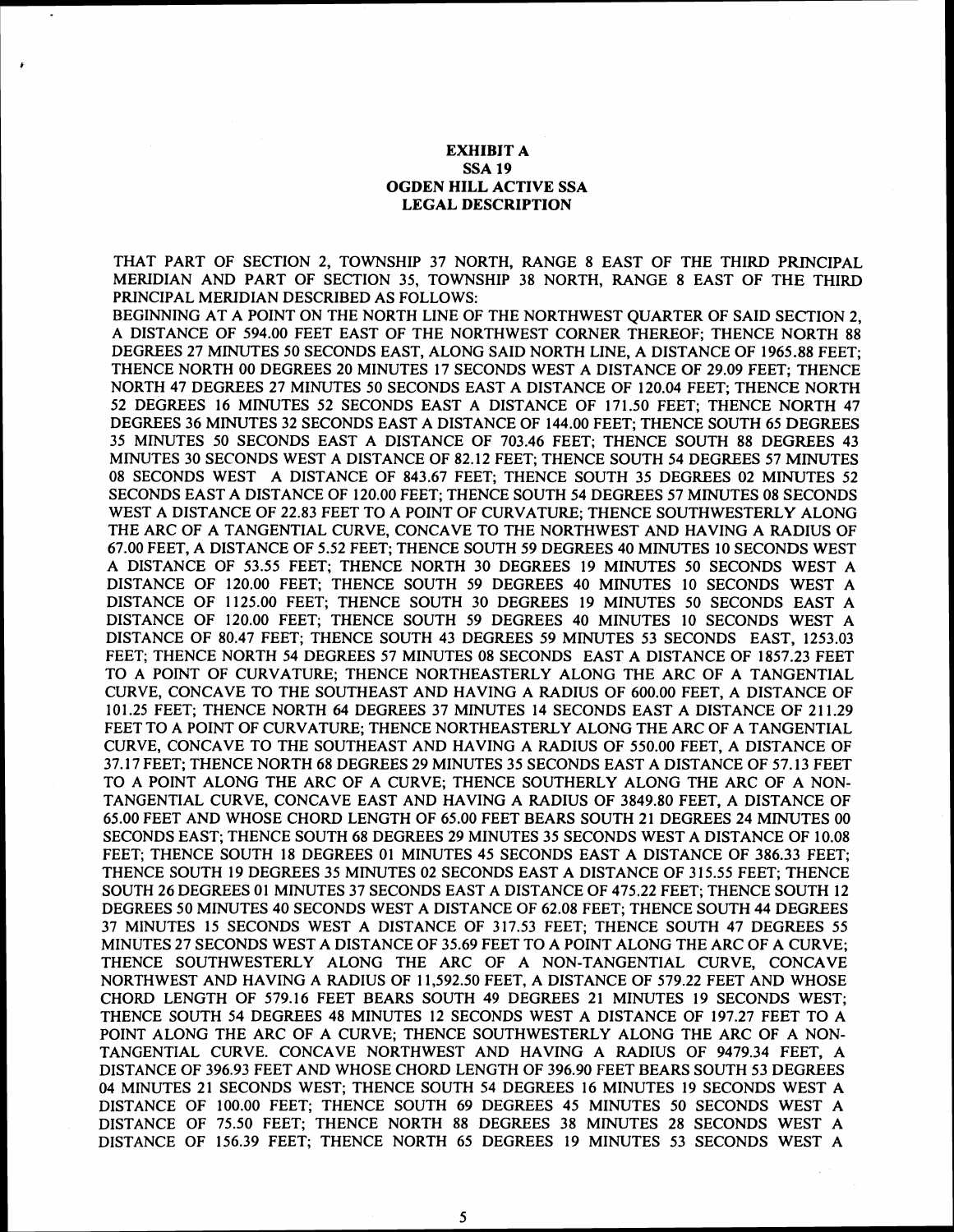DISTANCE OF **218.44** FEET; THENCE NORTH **65** DEGREES **19** MINUTES **53** SECONDS WEST A DISTANCE OF **281.56** FEET; THENCE NORTH **67** DEGREES **54** MINUTES **28** SECONDS WEST A DISTANCE OF **400.42** FEET; THENCE NORTH **65** DEGREES **19** MINUTES **53** SECONDS WEST A DISTANCE OF **967.93** FEET TO A POINT OF CURVATURE; THENCE WESTERLY ALONG THE ARC OF A TANGENTIAL CURVE, CONCAVE TO THE SOUTH AND HAVING A RADIUS OF **7697.66** FEET, A DISTANCE OF **892.45** FEET TO A POINT ALONG THE ARC OF A CURVE; THENCE NORTHERLY ALONG THE ARC OF A NON-TANGENTIAL CURVE, CONCAVE WEST AND HAVING A RADIUS OF **345.00**  FEET, A DISTANCE OF **392.79** FEET AND WHOSE CHORD LENGTH OF **371.92** FEET BEARS NORTH **04**  DEGREES **33** MINUTES **57** SECONDS EAST; THENCE NORTH **28** DEGREES **03** MINUTES **03** SECONDS WEST A DISTANCE OF **434.67** FEET; THENCE NORTH **04** DEGREES **2 1** MINUTES **08** SECONDS WEST A DISTANCE OF **454.53** FEET; THENCE NORTH **19** DEGREES **26** MINUTES **19** SECONDS EAST A DISTANCE OF **100.62** FEET; THENCE NORTH **40** DEGREES **28** MINUTES **34** SECONDS EAST A DISTANCE OF **155.72** FEET; THENCE NORTH **52** DEGREES **42** MINUTES **49** SECONDS EAST A DISTANCE OF **85.59** FEET; THENCE NORTH **76** DEGREES **42** MINUTES **12** SECONDS EAST A DISTANCE OF **186.10** FEET; THENCE NORTH **43** DEGREES **59** MINUTES **53** SECONDS WEST A DISTANCE OF **685.08**  FEET TO THE POINT OF BEGINNING. IN KANE AND KENDALL COUNTY, ILLINOIS.

Parcel Identification Numbers **03-02-20 1-00 1,03-02- 100-007,03-02- 100-008** and **15-35-400-0 12.**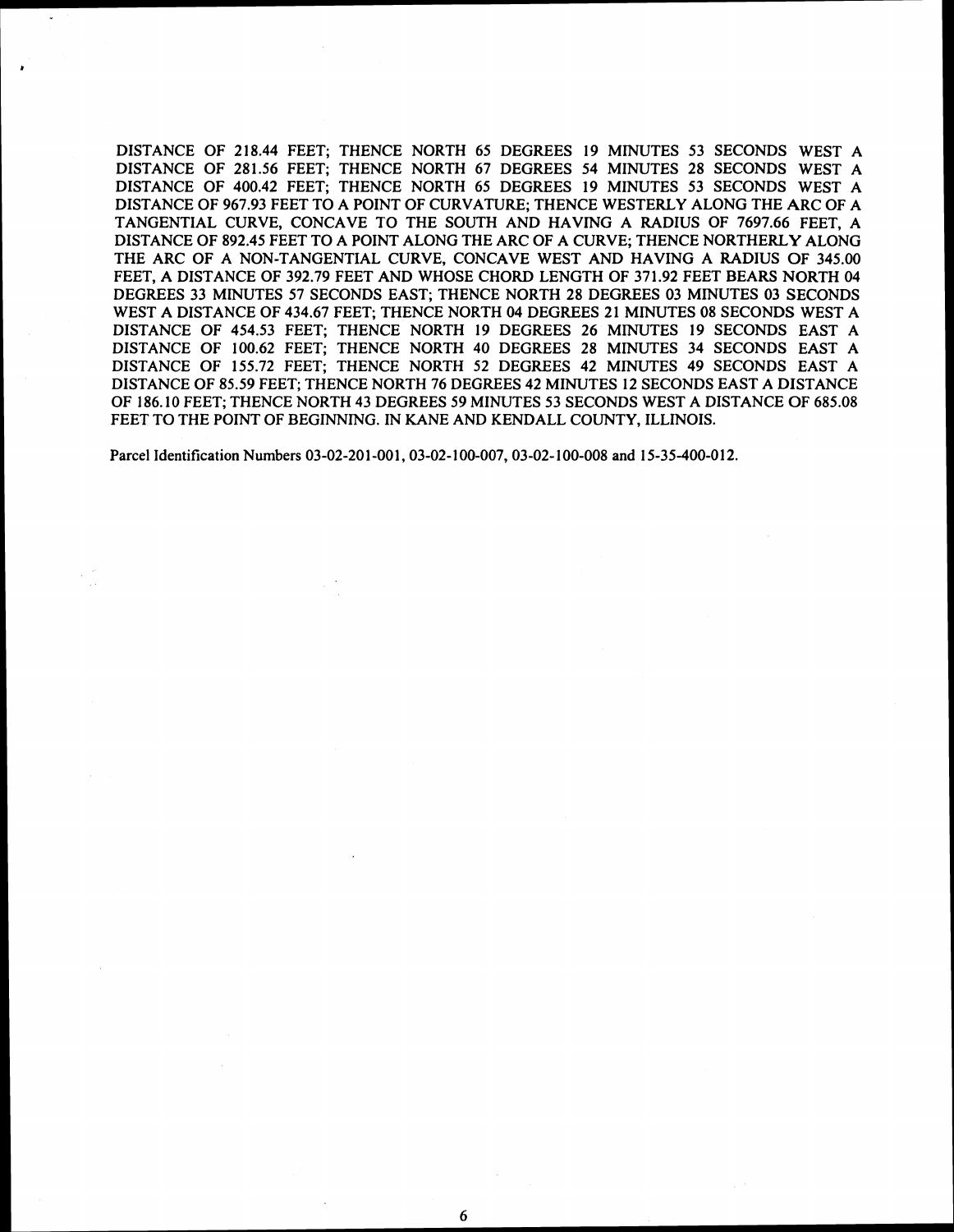## **EXHIBIT A-1 SSA 19 OGDEN HILL ACTIVE SSA LOCATION MAP**



 $\overline{7}$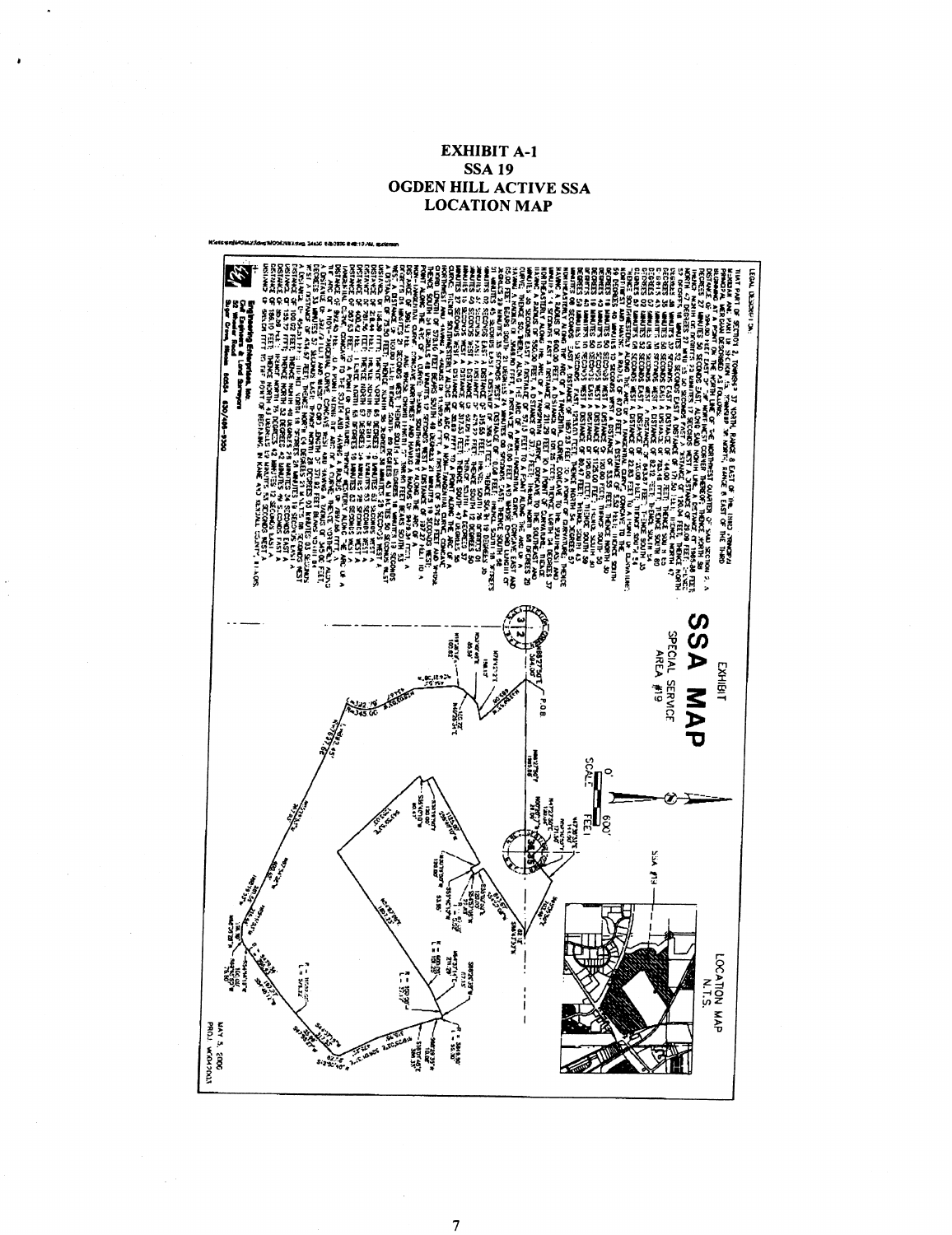### **EXHIBIT B SSA 19 NOTICE OF HEARING VILLAGE OF MONTGOMERY, KANE AND KENDALL COUNTIES, ILLINOIS SPECIAL SERVICE AREA NO. 19 OGDEN HILL ACTIVE SSA (KANE AND KENDALL COUNTIES)**

NOTICE IS HEREBY GIVEN that on the 10<sup>th</sup> day of July, 2006, at 10 Civic Center Avenue, Montgomery, Illinois at 7:00 p.m., in the Meeting Room of the Village Police Department for the Village of Montgomery, Kane and Kendall Counties, Illinois, a hearing will be held by the President and Board of Trustees of the Village of Montgomery, Kane and Kendall Counties, Illinois, to consider the establishment of a Special Service Area consisting of the following described territory:

THAT PART OF SECTION 2, TOWNSHIP 37 NORTH, RANGE 8 EAST OF THE THIRD PRINCIPAL MERIDIAN AND PART OF SECTION 35, TOWNSHIP 38 NORTH, RANGE 8 EAST OF THE THIRD PRINCIPAL MERIDIAN DESCRIBED AS FOLLOWS:

BEGINNING AT A POINT ON THE NORTH LINE OF THE NORTHWEST QUARTER OF SAID SECTION 2, A DISTANCE OF 594.00 FEET EAST OF THE NORTHWEST CORNER THEREOF; THENCE NORTH 88 DEGREES 27 MINUTES 50 SECONDS EAST, ALONG SAID NORTH LINE, A DISTANCE OF 1965.88 FEET; THENCE NORTH 00 DEGREES 20 MINUTES 17 SECONDS WEST A DISTANCE OF 29.09 FEET; THENCE NORTH 47 DEGREES 27 MINUTES 50 SECONDS EAST A DISTANCE OF 120.04 FEET; THENCE NORTH 52 DEGREES 16 MINUTES 52 SECONDS EAST A DISTANCE OF 171.50 FEET; THENCE NORTH 47 DEGREES 36 MINUTES 32 SECONDS EAST A DISTANCE OF 144.00 FEET; THENCE SOUTH 65 DEGREES 35 MINUTES 50 SECONDS EAST A DISTANCE OF 703.46 FEET; THENCE SOUTH 88 DEGREES 43 MINUTES 30 SECONDS WEST A DISTANCE OF 82.12 FEET; THENCE SOUTH 54 DEGREES 57 MINUTES 08 SECONDS WEST A DISTANCE OF 843.67 FEET; THENCE SOUTH 35 DEGREES 02 MINUTES 52 SECONDS EAST A DISTANCE OF 120.00 FEET; THENCE SOUTH 54 DEGREES 57 MMUTES 08 SECONDS WEST A DISTANCE OF 22.83 FEET TO A POINT OF CURVATURE; THENCE SOUTHWESTERLY ALONG THE ARC OF A TANGENTIAL CURVE, CONCAVE TO THE NORTHWEST AND HAVING A RADIUS OF 67.00 FEET, A DISTANCE OF 5.52 FEET; THENCE SOUTH 59 DEGREES 40 MINUTES 10 SECONDS WEST A DISTANCE OF 53.55 FEET; THENCE NORTH 30 DEGREES 19 MINUTES 50 SECONDS WEST A DISTANCE OF 120.00 FEET; THENCE SOUTH 59 DEGREES 40 MINUTES 10 SECONDS WEST A DISTANCE OF 1125.00 FEET; THENCE SOUTH 30 DEGREES 19 MINUTES 50 SECONDS EAST A DISTANCE OF 120.00 FEET; THENCE SOUTH 59 DEGREES 40 MINUTES 10 SECONDS WEST A DISTANCE OF 80.47 FEET; THENCE SOUTH 43 DEGREES 59 MINUTES 53 SECONDS EAST, 1253.03 FEET; THENCE NORTH 54 DEGREES 57 MINUTES 08 SECONDS EAST A DISTANCE OF 1857.23 FEET TO A POINT OF CURVATURE; THENCE NORTHEASTERLY ALONG THE ARC OF A TANGENTIAL CURVE, CONCAVE TO THE SOUTHEAST AND HAVING A RADIUS OF 600.00 FEET, A DISTANCE OF 101.25 FEET; THENCE NORTH 64 DEGREES 37 MINUTES 14 SECONDS EAST A DISTANCE OF 211.29 FEET TO A POINT OF CURVATURE; THENCE NORTHEASTERLY ALONG THE ARC OF A TANGENTIAL CURVE, CONCAVE TO THE SOUTHEAST AND HAVING A RADIUS OF 550.00 FEET, A DISTANCE OF 37.17 FEET; THENCE NORTH 68 DEGREES 29 MINUTES 35 SECONDS EAST A DISTANCE OF 57.13 FEET TO A POINT ALONG THE ARC OF A CURVE; THENCE SOUTHERLY ALONG THE ARC OF A NON-TANGENTIAL CURVE, CONCAVE EAST AND HAVING A RADIUS OF 3849.80 FEET, A DISTANCE OF 65.00 FEET AND WHOSE CHORD LENGTH OF 65.00 FEET BEARS SOUTH 21 DEGREES 24 MINUTES 00 SECONDS EAST; THENCE SOUTH 68 DEGREES 29 MINUTES 35 SECONDS WEST A DISTANCE OF 10.08 FEET; THENCE SOUTH 18 DEGREES 01 MINUTES 45 SECONDS EAST A DISTANCE OF 386.33 FEET; THENCE SOUTH 19 DEGREES 35 MINUTES 02 SECONDS EAST A DISTANCE OF 3 15.55 FEET; THENCE SOUTH 26 DEGREES 01 MINUTES 37 SECONDS EAST A DISTANCE OF 475.22 FEET; THENCE SOUTH 12 DEGREES 50 MINUTES 40 SECONDS WEST A DISTANCE OF 62.08 FEET; THENCE SOUTH 44 DEGREES 37 MINUTES 15 SECONDS WEST A DISTANCE OF 317.53 FEET; THENCE SOUTH 47 DEGREES 55 MINUTES 27 SECONDS WEST A DISTANCE OF 35.69 FEET TO A POINT ALONG THE ARC OF A CURVE; THENCE SOUTHWESTERLY ALONG THE ARC OF A NON-TANGENTIAL CURVE, CONCAVE NORTHWEST AND HAVING A RADIUS OF 11,592.50 FEET, A DISTANCE OF 579.22 FEET AND WHOSE CHORD LENGTH OF 579.16 FEET BEARS SOUTH 49 DEGREES 21 MINUTES 19 SECONDS WEST; THENCE SOUTH 54 DEGREES 48 MINUTES 12 SECONDS WEST A DISTANCE OF 197.27 FEET TO A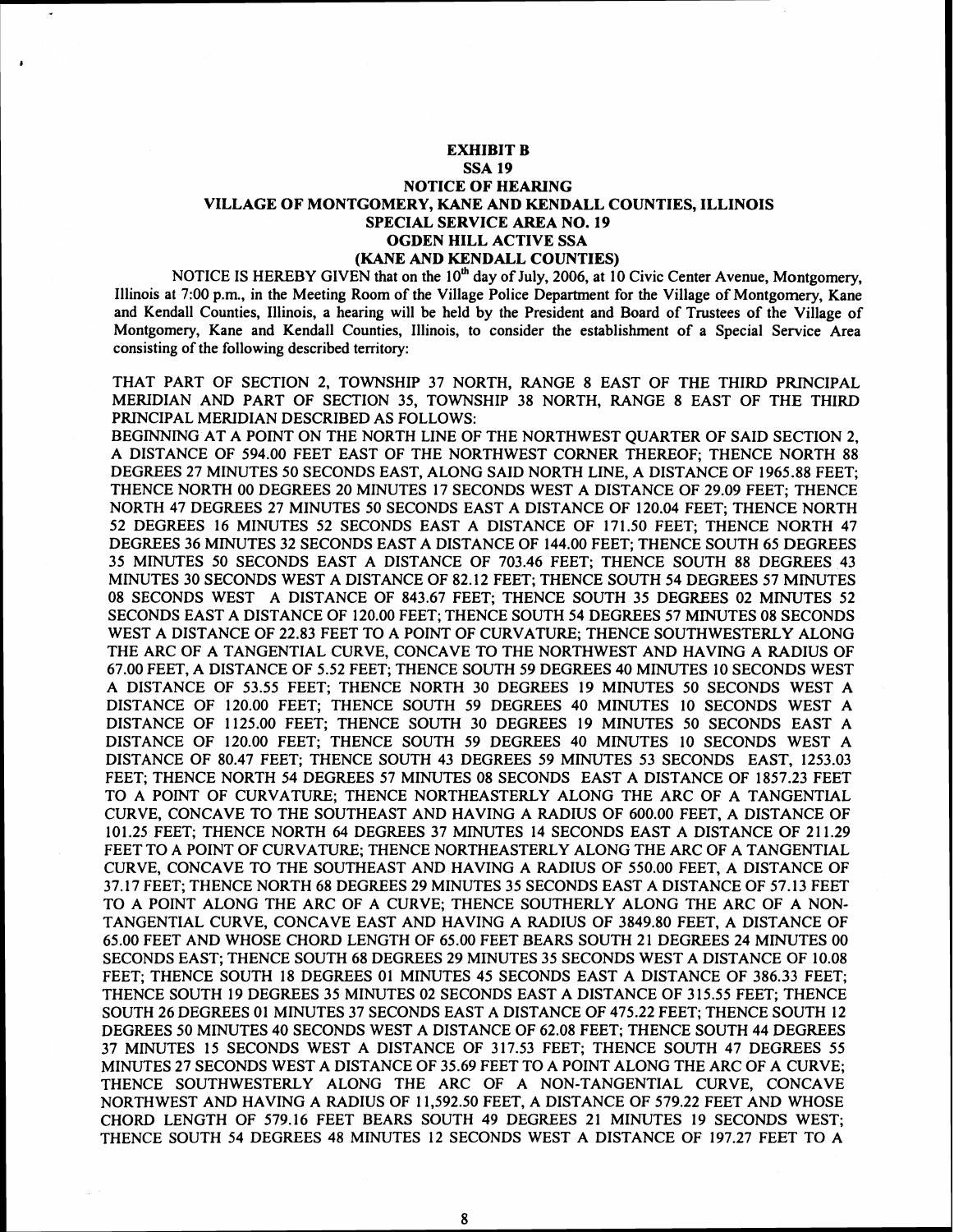POINT ALONG THE ARC OF A CURVE; THENCE SOUTHWESTERLY ALONG THE ARC OF A NON-TANGENTIAL CURVE. CONCAVE NORTHWEST AND HAVING A RADIUS OF 9479.34 FEET, A DISTANCE OF 396.93 FEET AND WHOSE CHORD LENGTH OF 396.90 FEET BEARS SOUTH 53 DEGREES 04 MINUTES 21 SECONDS WEST; THENCE SOUTH 54 DEGREES 16 MINUTES 19 SECONDS WEST A DISTANCE OF 100.00 FEET; THENCE SOUTH 69 DEGREES 45 MINUTES 50 SECONDS WEST A DISTANCE OF 75.50 FEET; THENCE NORTH 88 DEGREES 38 MINUTES 28 SECONDS WEST A DISTANCE OF 156.39 FEET; THENCE NORTH 65 DEGREES 19 MINUTES 53 SECONDS WEST A DISTANCE OF 218.44 FEET; THENCE NORTH 65 DEGREES 19 MINUTES 53 SECONDS WEST A DISTANCE OF 281.56 FEET; THENCE NORTH 67 DEGREES 54 MINUTES 28 SECONDS WEST A DISTANCE OF 400.42 FEET; THENCE NORTH 65 DEGREES 19 MINUTES 53 SECONDS WEST A DISTANCE OF 967.93 FEET TO A POINT OF CURVATURE; THENCE WESTERLY ALONG THE ARC OF A TANGENTIAL CURVE, CONCAVE TO THE SOUTH AND HAVING A RADIUS OF 7697.66 FEET, A DISTANCE OF 892.45 FEET TO A POINT ALONG THE ARC OF A CURVE; THENCE NORTHERLY ALONG THE ARC OF A NON-TANGENTIAL CURVE, CONCAVE WEST AND HAVING A RADIUS OF 345.00 FEET, A DISTANCE OF 392.79 FEET AND WHOSE CHORD LENGTH OF 371.92 FEET BEARS NORTH 04 DEGREES 33 MINUTES 57 SECONDS EAST; THENCE NORTH 28 DEGREES 03 MINUTES 03 SECONDS WEST A DISTANCE OF 434.67 FEET; THENCE NORTH 04 DEGREES 21 MINUTES 08 SECONDS WEST A DISTANCE OF 454.53 FEET; THENCE NORTH 19 DEGREES 26 MINUTES 19 SECONDS EAST A DISTANCE OF 100.62 FEET; THENCE NORTH 40 DEGREES 28 MINUTES 34 SECONDS EAST A DISTANCE OF 155.72 FEET; THENCE NORTH 52 DEGREES 42 MINUTES 49 SECONDS EAST A DISTANCE OF 85.59 FEET; THENCE NORTH 76 DEGREES 42 MINUTES 12 SECONDS EAST A DISTANCE OF 186.10 FEET; THENCE NORTH 43 DEGREES 59 MINUTES 53 SECONDS WEST **A** DISTANCE OF 685.08 FEET TO THE POINT OF BEGINNING. IN KANE AND KENDALL COUNTY, ILLINOIS.

Parcel Identification Numbers 03-02-201-001, 03-02-100-007, 03-02-100-008 and 15-35-400-012.

The approximate location is bounded by Hill Avenue to the East, U.S. Route 34 to the South and Southeast, and U.S. Route 30 to the South and Southwest, in the Village of Montgomery, Kane and Kendall Counties, Illinois.

All interested persons, including all persons owning taxable real property located within the Special Service Area, will be given an opportunity to be heard at the hearing regarding 1) the **tax** levy and an opportunity to file objections to the amount of the levy, 2) formation of the boundaries of the Area and may object to the formation of the Area and 3) the levy of taxes affecting said Area.

The purpose of the formation of Special Service Area No. 19 in general is to authorize the maintenance, repair and replacement of storm water detention basins, storm sewers and related areas and appurtenances, landscape buffers, maintenance, common areas, subdivision monumentation, private roads, signage and any common areas of the Area of the Subdivision in the Special Service Area, as well as to authorize the implementation and continuation of a mosquito abatement program in the Special Service Area all in accordance with the final engineering plan and final plat of subdivision for the Area, and the proposed municipal services are unique and are in addition to the improvements provided and/or maintained by the Village generally.

At the hearing, all persons affected will be given an opportunity to be heard. At the hearing, there will be considered the levy of an annual tax of not to exceed an annual rate of one-hundred and ten one-hundredths percent  $(1.1\%$ , being  $110¢$  per \$100) of the equalized assessed value of the property in the proposed Special Service Area No. 19, said tax to be levied for an indefinite period of time from and after the date of the Ordinance establishing said Area. Said taxes shall be in addition to all other taxes provided by law and shall be levied pursuant to the provisions of the Property Tax Code. The hearing may be adjourned by the President and Board of Trustees to another date without further notice other than a motion to be entered upon the minutes of its meeting fixing the time and place of its adjournment.

If a petition signed by at least fifty-one percent  $(51\%)$  of the electors residing within the proposed Special Service Area No. 19 and by at least fifty-one (51%) of the owners of record of the land included within the boundaries of the proposed Area is filed with the Village Clerk within sixty (60) days following the final adjournment of the public hearing objecting to the establishment of the Area, the enlargement thereof, or the levy or